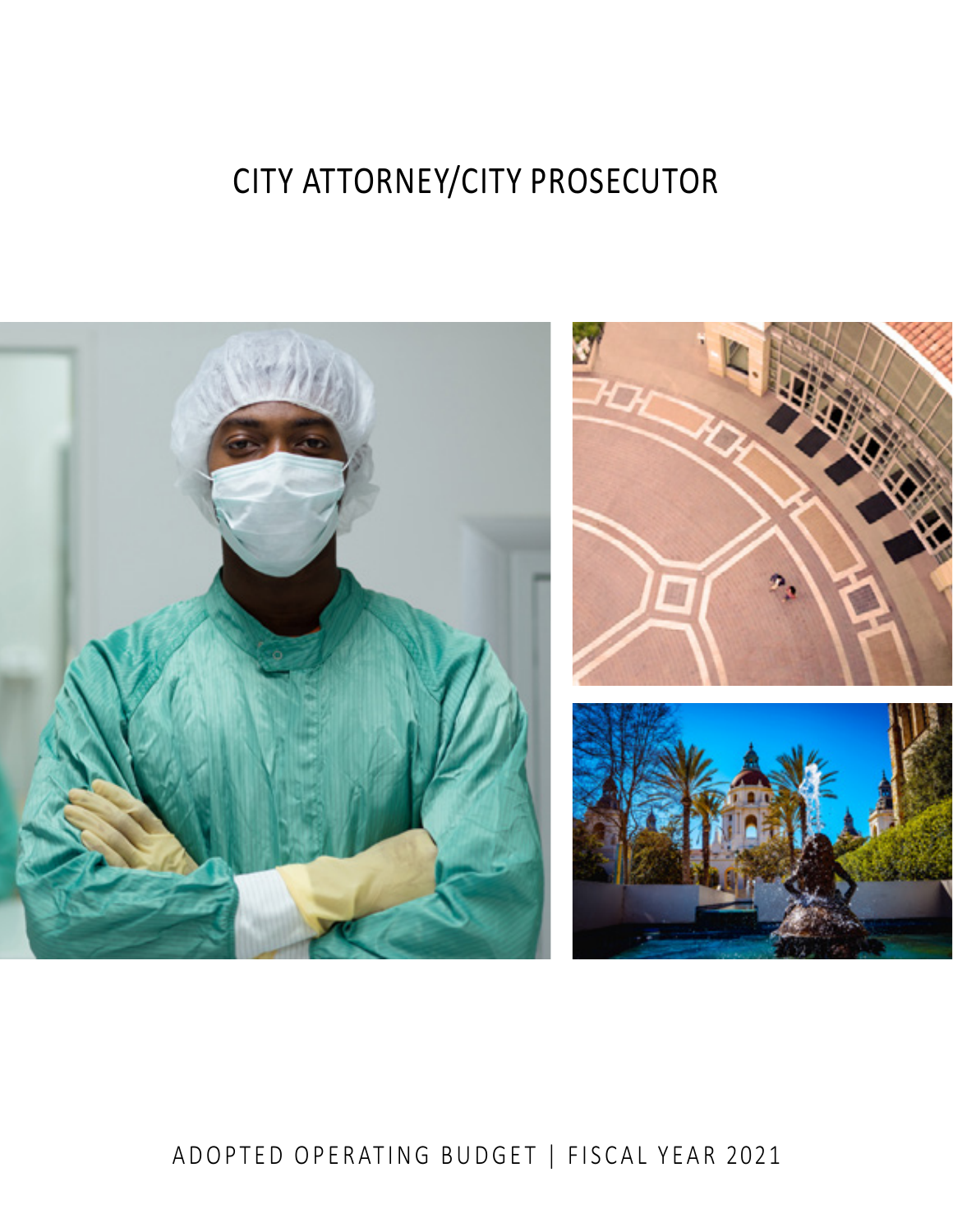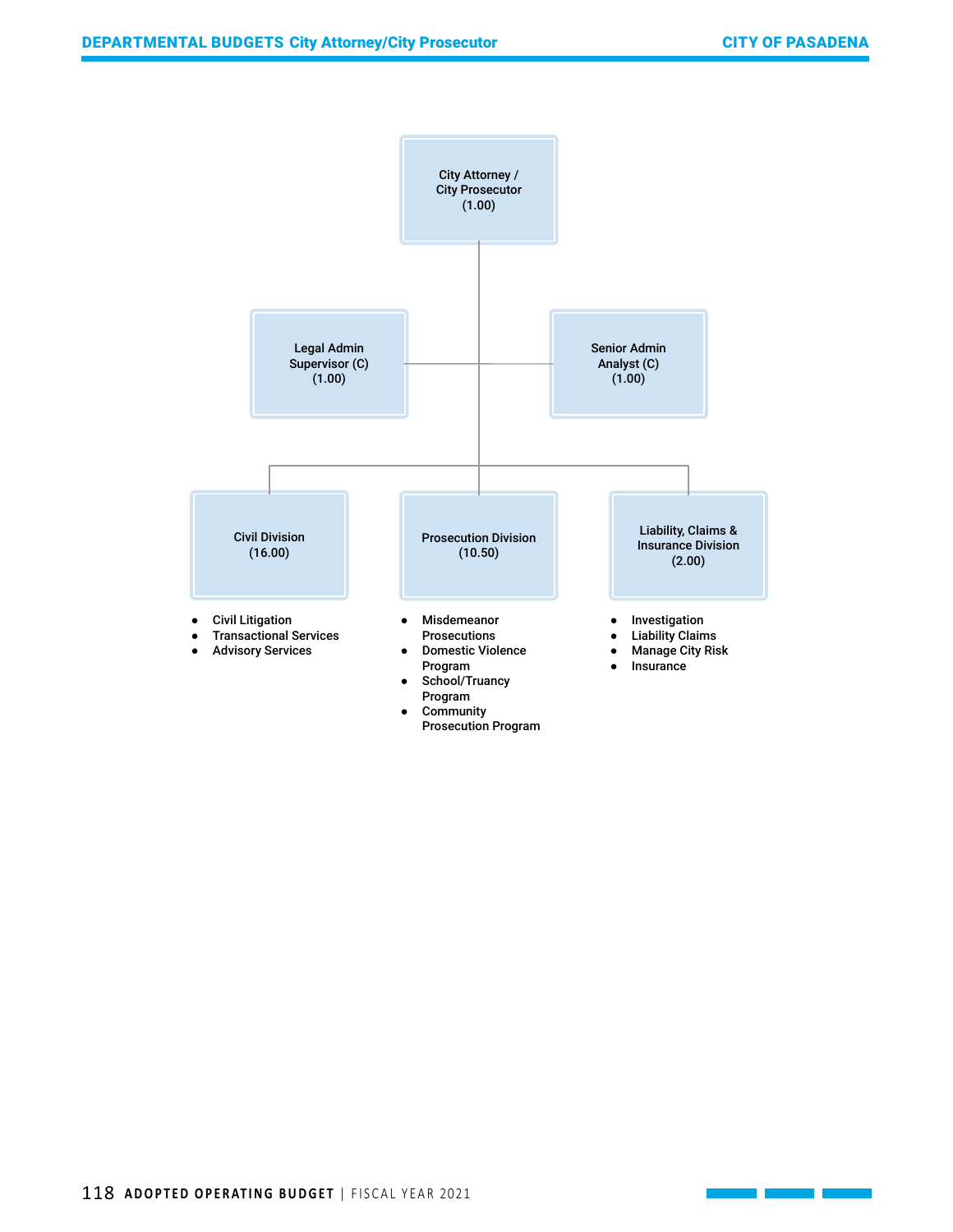# **MISSION STATEMENT**

The mission of the City Attorney/City Prosecutor's Department is to represent the City of Pasadena with the utmost professionalism and to provide the highest quality legal services. The Department works to arrive at creative solutions which effectively address issues affecting residents, businesses and visitors in the City and assure that the public interest is well served in the areas of civil representation and criminal prosecution.

### **PROGRAM DESCRIPTION**

Provide legal support to the City Council, City Departments, operating companies, commissions and advisory bodies. Represent and advise the City, its officers and employees in all civil matters. In accordance with the Charter, prosecute misdemeanor offenses and infractions that arise from violations of state or City laws. Train law enforcement and City departments on recent changes in the law and the preparation of matters for prosecution. Abate substandard living conditions and significant code violations within the City, work with the Pasadena Unified School District to address truancy concerns and student attendance. Recommend risk management techniques to mitigate, avoid, transfer or accept risk of property damage and/or bodily injury. Process liability claims and administer the City's pre- litigation claims program. Review and purchase insurance for the City and review insurance provided by City vendors to ensure adequate protection for the City.

#### **The Department performs the following services:**

- Advises the City Council, City Manager, City departments, advisory bodies, and operating companies on all legal matters;
- Prepares ordinances, resolutions and legal documents;
- Negotiates and drafts contracts;
- Handles civil litigation in which the City is involved, at both trial and appellate levels of state and federal courts;
- Monitors transactional, advisory, and litigation matters handled by outside lawyers;
- Provides training to staff, City employees, elected and appointed officials and operating companies on important legal issues and recent developments in the law;
- Annually reviews more than 5,000 referred crime reports involving misdemeanor arrests or citations;
- Files approximately 93 percent of crime report reviews and handles these cases from arraignment through pretrial hearings, trials, and appeals to affect the best result for the City and to promote justice in each case;
- Trains Pasadena Police Department officers and other City departments by providing important legal updates and by training on best practices in report writing, testifying in criminal courts, and investigating criminal matters;
- Member of the City's interdepartmental team to combat significant code violations and nuisance activity within the City;
- Participates in efforts to reduce truancy in the Pasadena public schools ;
- Handles liability claims from intake through resolution by investigating allegations and either negotiate settle or reject claim;
- Works with City departments to mitigate risk and potential liability;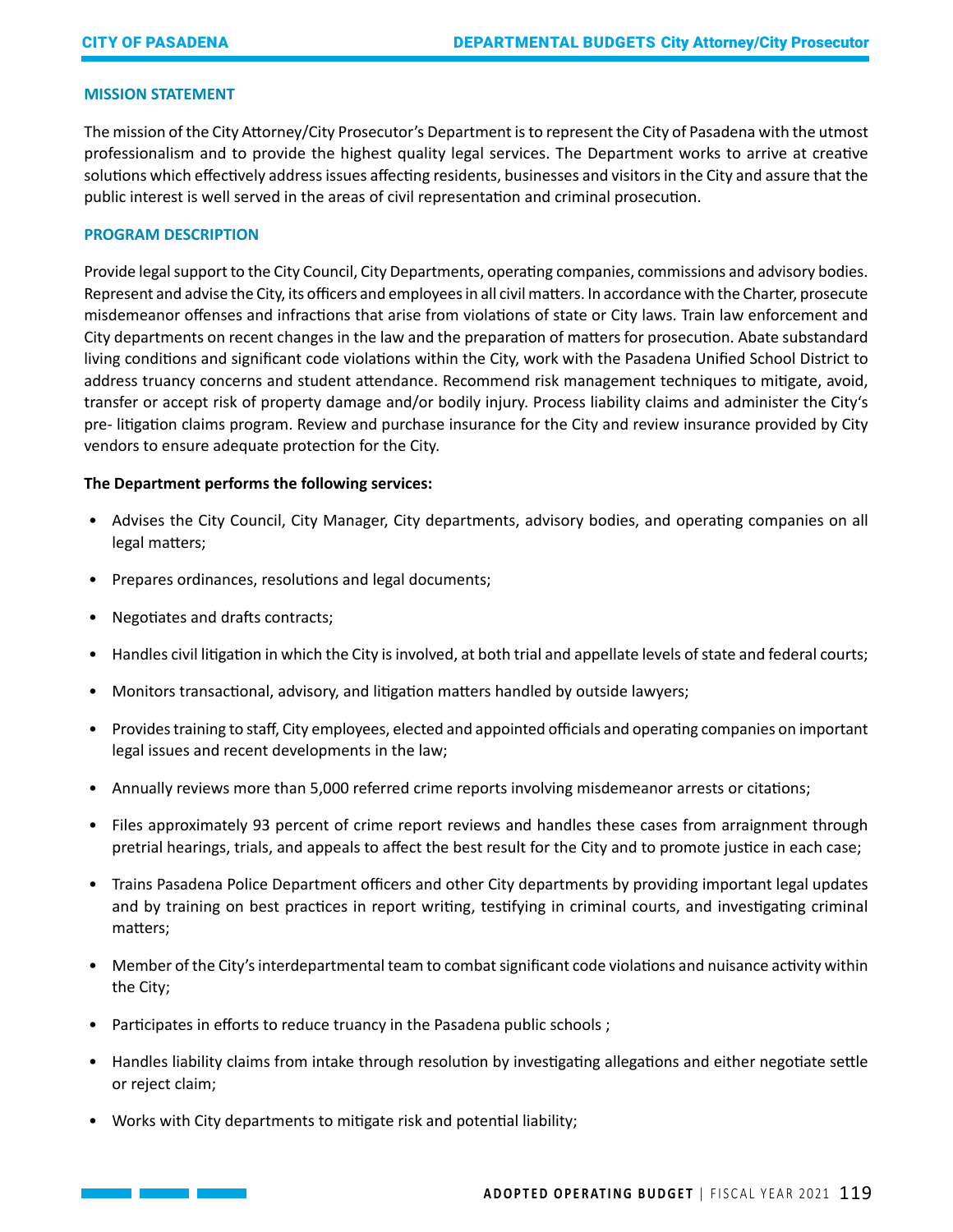- Monitors claim trends to identify where the highest potential for liability exists and determines how best to avoid or transfer the risk;
- Reviews current insurance in relation to potential risks to determine and recommend adequacy of insurance coverage and limits;
- Works with insurance brokers to renew and purchase insurance providing adequate means to transfer risk;
- Reviews indemnity and insurance language within contracts and agreements to ensure proper protection for the City; and
- Reviews and approves insurance submitted by vendors, permittees, licensees, and contractors.

# **DEPARTMENTAL RELATIONSHIP TO CITY COUNCIL GOALS**

# **Ensure Public Safety**

The Prosecution Division works with the Pasadena Police Department and 23 other law enforcement agencies, along with other City departments, to build a safer city by filing criminal complaints, representing the People in misdemeanor cases in the Superior Courts, abating substandard housing, addressing problem properties and locations throughout the City, enforcing City codes and ordinances, advocating for victims and vigorously prosecuting all matters from first appearance through trial and appeal where applicable. Civil Division lawyers work with the Police Department by providing legal advice, training, negotiating and drafting agreements with local law enforcement agencies for sharing of resources, and defending police officers in civil rights litigation brought in state and federal courts. The Department works with, and trains, staff in the Police, Fire, Public Works, and other City departments to encourage public safety (including safe streets and sidewalks).

# **Support and Promote the Quality of Life and the Local Economy**

The Community Prosecution Unit addresses significant nuisance and substandard properties and locations by working with other City staff in identifying and abating these problems and keeping local neighborhoods vibrant and safe. Prosecutors conduct numerous meetings with community leaders and groups, along with City officials and staff, to implement initiatives designed to safeguard the community. Civil Division lawyers support code enforcement efforts to reduce blight through civil actions and by providing advice to City departments and advisory bodies. Lawyers prepare, review and give advice regarding documents such as ordinances, proposals, contracts, and planning documents related to projects and activities that enhance the quality of life and local economy.

# **Maintain Fiscal Responsibility and Stability**

The Department works to ensure high quality legal representation for all City officers, departments and agencies through in-house lawyers and/or outside law firms, manage legal expenses, and remain within budget. The Department has saved the City substantial sums by providing legal advice that has language in contracts that protects the City and by avoiding large adverse judgments in litigation. Benefits of a strong in-house legal department include (1) a budget savings over the cost of paying more for outside counsel; (2) regular contact and familiarity with City staff means matters are handled more efficiently and through a collaborative working relationship between staff and attorneys.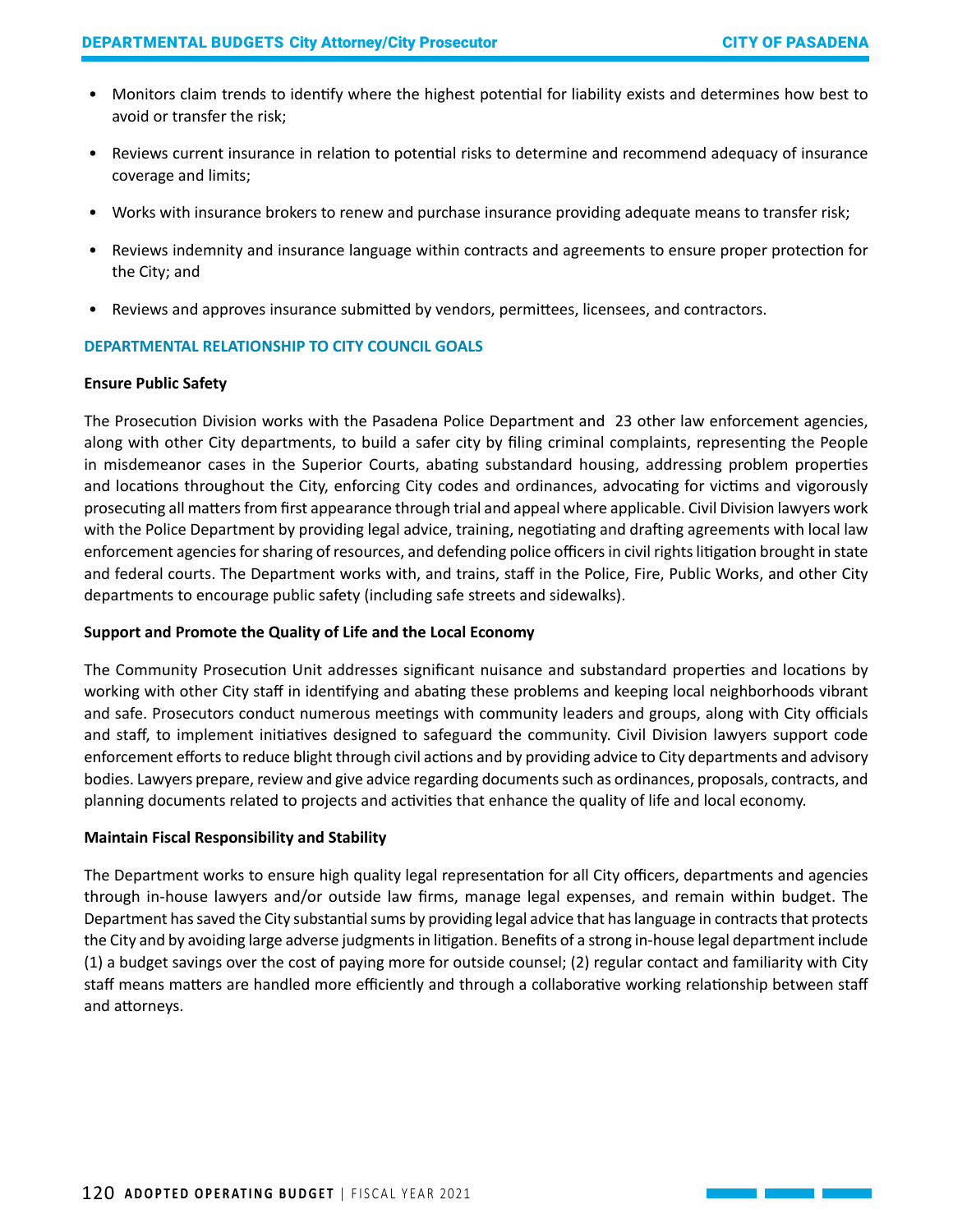and the state of the state of the

# **FISCAL YEAR 2020 ACCOMPLISHMENTS**

#### **Civil Division accomplishments include the following for FY 2020**:

In the Civil Division, over 100 lawsuits were handled at any given time by the City's lawyers, and the vast majority of the cases were handled in-house. The Division has had major successes, obtaining dismissals and favorable results in the trial and appellate courts, saving the City substantial sums. Additionally, the Civil Division successfully handled small claims cases filed against the City. Civil Division staff has also worked effectively with City departments, boards, commissions and operating companies, handling a wide range of complex business and transactional matters, providing advice on a daily basis to minimize the City's exposure to civil liability. Of note, Civil Division lawyers successfully obtained a court order striking a proposed ballot measure that would have legalized illegally operating cannabis businesses, and provided legal advice through the City Council's approval of several cannabis conditional use permits. Civil Division lawyers also drafted a series of emergency declarations and other transactional documents to allow the City to timely respond to the COVID-19 pandemic and protect health, safety, and welfare. The Department has provided citywide training and worked with individual departments on legal issues including labor and personnel matters, ethics and conflicts, including citywide AB 1234 Ethics Training, contracts, open meeting laws, land use and environmental laws, public contracting laws, constitutional issues, and more.

# **Prosecution Division accomplishments include the following for FY 2020:**

- Reviewed almost 5,100 matters for filing consideration, ultimately prosecuting approximately 96 percent of those matters in Superior Court;
- Addressed more than 90 nuisance properties within the City;
- Attended more than 50 meetings regarding nuisance properties, public safety and community quality of life issues;
- Experienced an increase in Proposition 47 cases being handled by the Prosecution Division;
- Participated in Pasadena Unified School District student attendance review board hearings;
- Continued aggressive prosecution of Domestic Violence and Elder Abuse cases and continued to address concerns of victims of these crimes by providing hotline information and developing brochures that contain critical resources and tips;
- Continued to conduct elder abuse and fraud workshops for senior citizens jointly with other City departments;
- Continued the coordination and handling of Mental Health Court misdemeanor cases in the Los Angeles Metropolitan Courthouse for cases originating in Pasadena;
- Saw a continued expansion of cases in the Mental Health Court in the Hollywood Courthouse for cases originating in Pasadena and oversaw the move of the Mental Health Court to the Hollywood Courthouse from the Los Angeles Metropolitan Courthouse;
- The PACE Program collected more than \$70,000 in outstanding fines and fees for violations of various City and State Codes;
- Started the City's Homeless Committee with the Police Department and other City departments and outside agencies to coordinate and implement the City's response to the homeless crisis;
- Continued the Marijuana Suppression Detail and closed 26 illegally operating dispensaries and filed 26 criminal cases against 89 individuals. This effort seized more than 600 pounds of marijuana, approximately \$70,000 in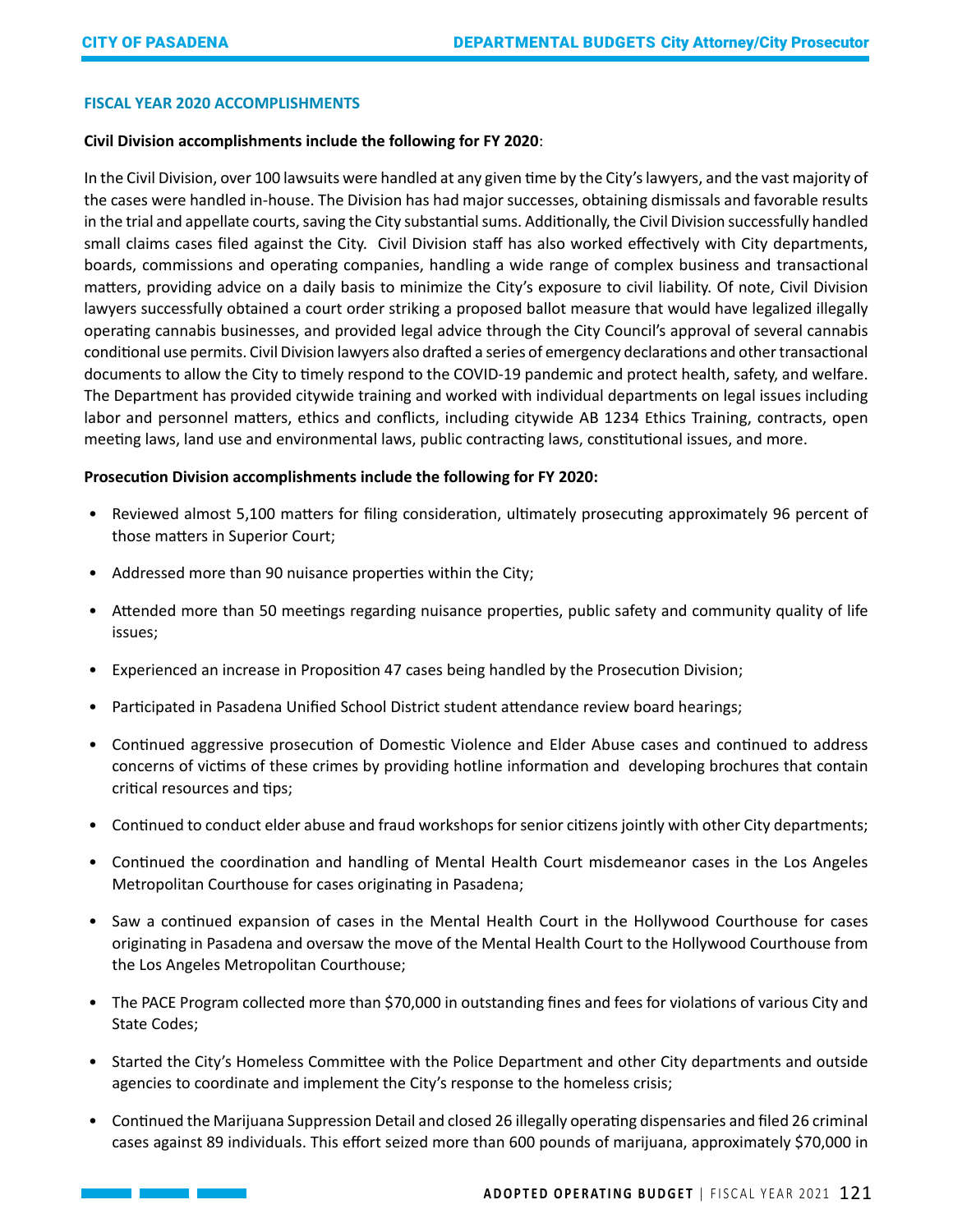cash and collected nearly \$75,000 in fines and fees for the City;

- Oversaw the expansion of the CRASH Program to address wider City concerns than just substandard housing and added a quick reaction component to the Program to address concerns that need immediate attention; and
- Helped to coordinate the City's response to the COVID-19 crisis by addressing concerns and coordinating action related to among other areas, the operation of essential businesses, the closure of non-essential businesses, and the oversight of Skilled Nursing Facilities and Assisted Living Facilities as well as helping to coordinate the continued operation of Courthouses within Los Angeles County.

### **Liability, Claims and Insurance Division accomplishments include the following for FY 2020:**

- Received 213 new pre-litigation claims;
- Investigated, resolved and closed 240 pre-litigation claims, including new claims and claims pending from prior years;
- Coordinated with the City's insurance broker to provide an Insurance 101 training citywide;
- Exercised appraisal services, available to City through its insurance broker, on select City properties for adequate insurance coverage;
- Released a Request for Proposals and awarded a Council-approved multi-year contract with Alliant Insurance Services, Inc. for insurance broker and risk consulting services;
- Worked with Alliant on assessing the City's current insurance program, identifying areas where it might be best to explore other options;
- Worked with Department of Information Technology on releasing an interdepartmental Request for Proposals for a Risk Management Information System;
- Coordinated with various City departments and the City's insurance brokers to gather data, compile information, and procure over 13 lines of insurance coverage for the next fiscal year;
- Revised City's insurance requirements from vendors to require broader coverage, additional lines of insurance, and higher limits, as appropriate, which will ensure better protection of the City in the event of a claim/litigation;
- Tendered claims to City contractors, vendors, and their insurance providers for defense and indemnification, when appropriate;
- Procured separate insurance policies, when necessary, providing more protection for the City for programs/ events/properties that posed increased exposure and higher risks;
- During calendar year 2019, the following were received for insurance review/approval:
	- 1,067 requisitions
	- 209 City contracts
	- 609 Public Works permits
	- 439 film permits
- Conducted numerous additional insurance reviews for contracts and special events.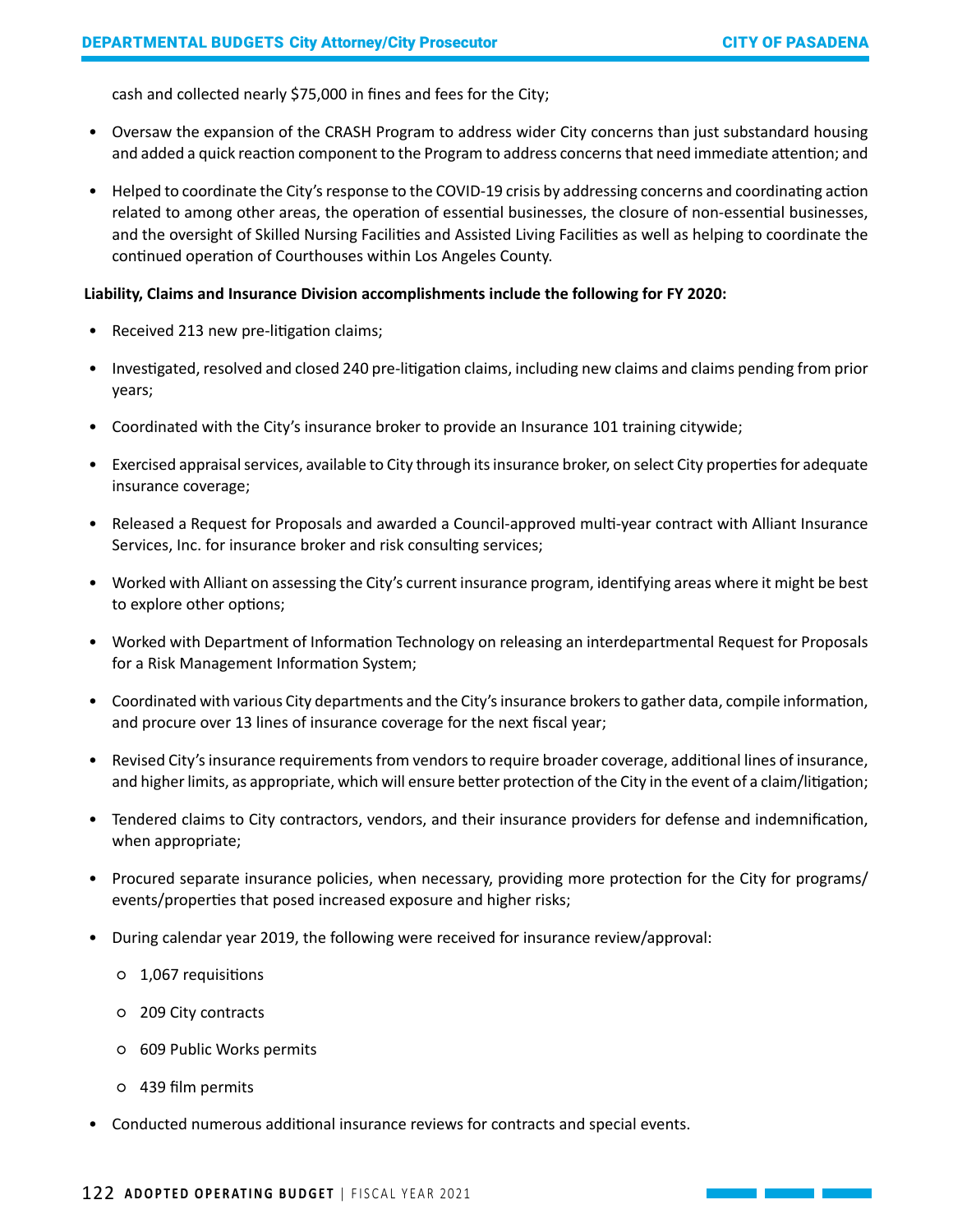# **FISCAL YEAR 2021 ADOPTED BUDGET**

The FY 2021 Adopted Budget of \$9,327,000 is a decrease of \$1,136,000 from the FY 2020 Revised Budget. This is due to a one-time addition of \$1,900,000 in FY 2020 for Outside Legal Services. For FY 2021 the Department requested an additional \$500,000 for Outside Legal Services.

#### **Personnel**

A total of 31.50 FTEs are included in the FY 2021 Adopted Budget, an additional 1.50 positions are grant-funded, 1.0 is an Agency Temporary personnel and .50 a contracted investigator. In addition to the FTEs, each summer, the Department hosts approximately two to three law student summer interns. The interns are not paid but provide relevant assistance and gain a wealth of experience as they work on issues in both the Civil and Prosecution Divisions, conducting legal research and drafting memoranda, motions, and briefs, and they attend various meetings, hearings, and trials.

#### **FUTURE OUTLOOK**

Civil cases will continue to be handled in a cost effective manner although continued budget-related changes to the Los Angeles Superior Court have increased the cost of litigation, such as the "master calendar" system where all personal injury cases have been assigned to a courtroom in Downtown Los Angeles. This has caused an increase in travel time for attorneys and witnesses (many of them City staff) for matters that arose in Pasadena. It is likely that the number and value of lawsuits will increase in view of litigation trends, and we will continue to handle as many matters in-house as possible. Given the City of Pasadena's size, complexity, and evolving legal needs, as well as the State's continued efforts to erode traditional areas of local control, even with a full complement of in-house staff, outside legal expenses will need to be monitored closely to ensure they are within budget, with adjustment to the budget, if needed. Additionally, the impacts of the COVID-19 pandemic on civil litigation are not yet fully known, so it is unclear how recent developments such as restrictions on jury trials and court hearings, as well as court encouragement of remote depositions, will inform the cost of litigation.

Civil cases will continue to be handled in a cost effective manner although continued budget-related changes to the Los Angeles Superior Court have increased the cost of litigation, such as the "master calendar" system where all personal injury cases have been assigned to a courtroom in Downtown Los Angeles. This has caused an increase in travel time for attorneys and witnesses (many of them City staff) for matters that arose in Pasadena. It is likely that the number and value of lawsuits will increase in view of litigation trends, and we will continue to handle as many matters in-house as possible. Given the City of Pasadena's size, complexity, and evolving legal needs, as well as the State's continued efforts to erode traditional areas of local control, even with a full complement of in-house staff, outside legal expenses will need to be monitored closely to ensure they are within budget, with adjustment to the budget, if needed. Additionally, the impacts of the COVID-19 pandemic on civil litigation are not yet fully known, so it is unclear how recent developments such as restrictions on jury trials and court hearings, as well as court encouragement of remote depositions, will inform the cost of litigation.

The Prosecution Division will continue to aggressively address criminal violations which occur in the City, offer training to local law enforcement, and work closely with local and state agencies. The Division again anticipates an increase in criminal filings for this fiscal year. The Division has experienced recent increases to courtroom assignments, staffing between six and seven courtrooms, along with the Mental Health Court in Hollywood and, periodically, courts in Alhambra, Burbank and Glendale. The Division will also continue its expansion into the prosecution of truancy cases and the handling of even greater numbers of Mental Health Court cases. This will significantly increase the caseload numbers for the Division. These increases, along with continued impacts of Proposition 47 and other state initiatives, will hamper the ability to handle these increased responsibilities with existing staffing levels.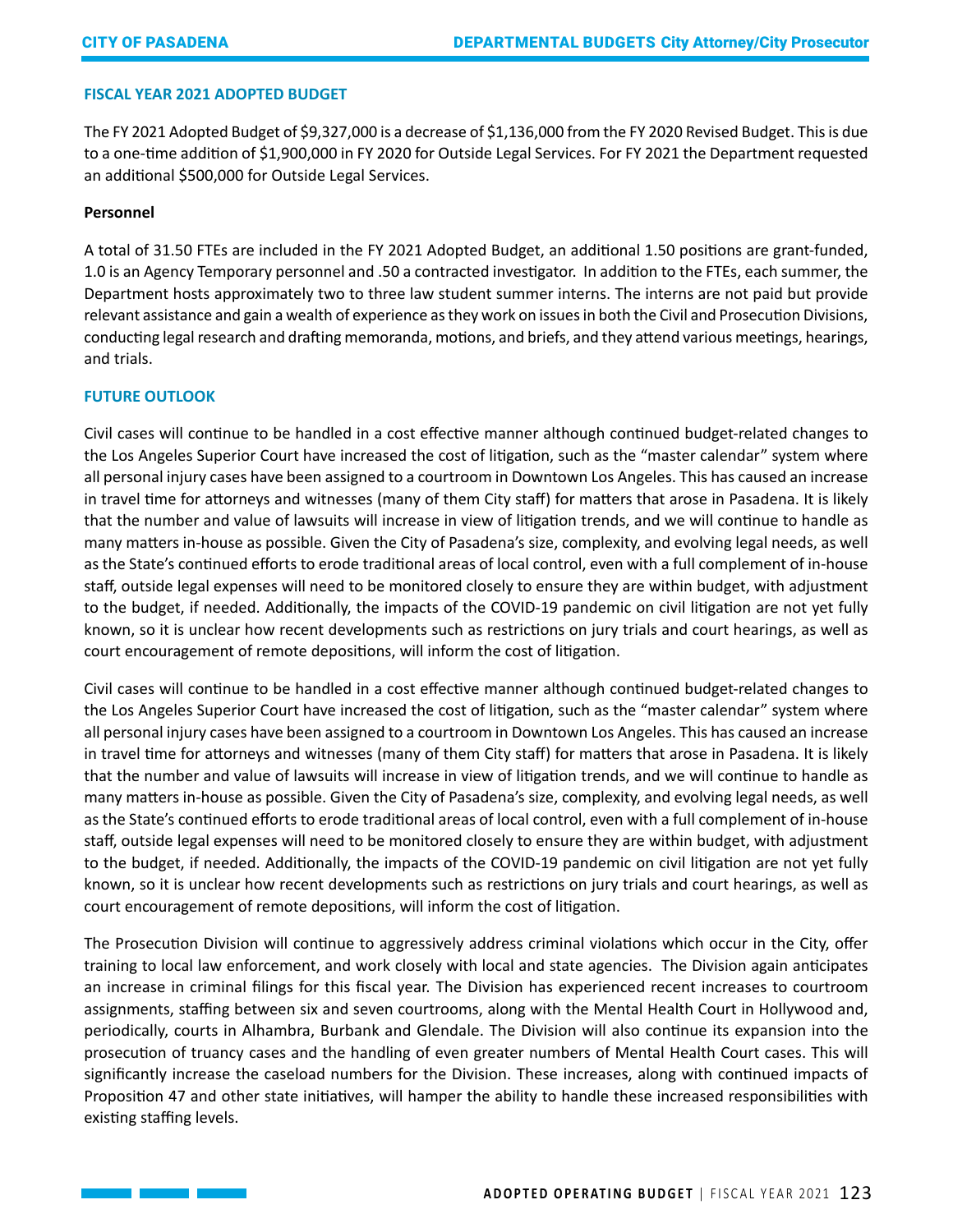Community Prosecution will continue to work collaboratively to abate nuisances and prosecute code violations associated with the City's most difficult problem properties. Community Prosecution efforts will seek creative solutions for the benefit of the community. If the anticipated increase in caseloads occurs, it would require an increase in staffing to handle the volume increase, if the Division continues all of its outreach and other community efforts. In addition, the State's realignment of state prisoners continues to cause a reduction in the amount of jail cells available for misdemeanor offenders, while the referrals for the filing of crimes against persons and other serious misdemeanors will continue to increase.

The Los Angeles County Superior Court is in the process of implementing a new case management system, Tyler/ Odyssey, for criminal cases during FY 2021. The Prosecution Division anticipates the need to upgrade the current case management system, JustWare, to allow for the system to be compatible with the court's new system and to be able to engage in the e-filing of cases. The Division will work closely with the Department of Information Technology in the coordination and upgrading of the system.

The Prosecution Division will continue to expand its rehabilitative efforts as a component of the measures utilized to address on-going criminal activity, in light of jail shortages and the needs of the community. The Division has expanded its outreach efforts to various sectors of our community to enlist their aid in providing treatment options for misdemeanor offenders. Prosecutors will also work with law enforcement, code enforcement and other agencies in addressing the issue of illegal marijuana dispensaries in Pasadena. The Division is also continuing its leadership role in the Pasadena Administrative Citation Enforcement (PACE) Program in a collaborative effort with nine other departments and agencies to address code violations and to secure prompt payment of appropriate fines by offenders. The Division will also keep as its top priority its primary mission to ensure the safety and welfare of the people of this City.

The Liability, Claims and Insurance Division (LCID) will continue to review and enforce insurance requirements, refine processes and procedures citywide, and resolve pre-litigation liability claims. LCID currently uses the software PeopleSoft to track and manage liability claims. However, the software needs to be decommissioned. With assistance from the Department of Information Technology, other options for a new claims management software were researched and explored in an effort to make the transition. A Request for Proposals was released in February 2020 and is still active. Once a new system is selected, procured, and implemented, claims and payments can be adjusted and tracked more efficiently. More robust and comprehensive data will be readily available so information can be shared as appropriate, trends can be identified, and risk can be managed more effectively. Staff also prepared and released a Request for Proposals for insurance broker and risk consulting services during this fiscal year. This ensured the City carried out its due diligence of seeking and engaging with the best fit to meet its evolving needs. Alliant Insurance Services, Inc. was selected and the multi-year contract was approved by City Council in early 2020.